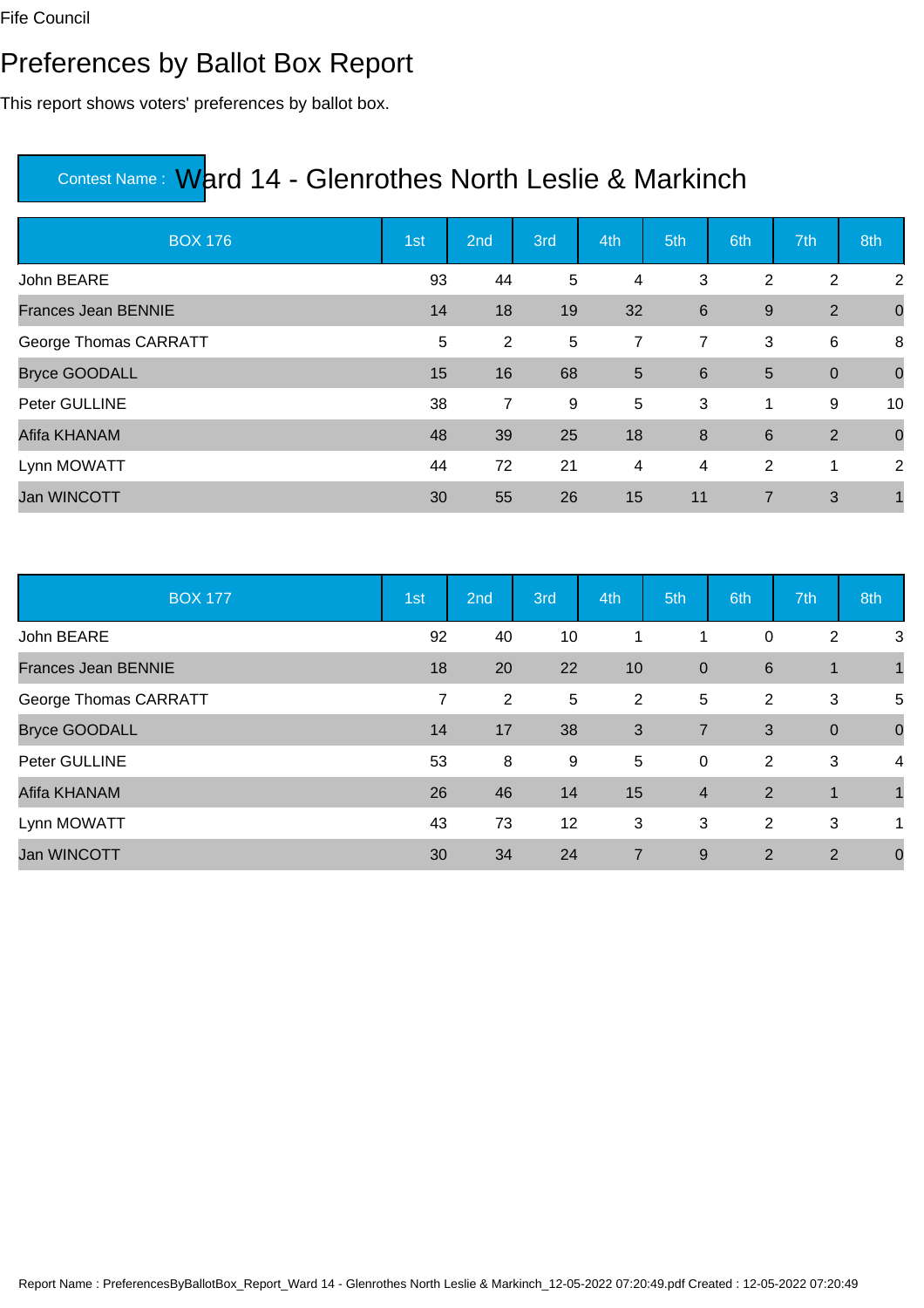### Preferences by Ballot Box Report

This report shows voters' preferences by ballot box.

| <b>BOX 178</b>             | 1st | 2nd | 3rd | 4th            | 5th            | 6th            | 7th             | 8th          |
|----------------------------|-----|-----|-----|----------------|----------------|----------------|-----------------|--------------|
| John BEARE                 | 74  | 29  | 9   | 5              |                | 3              | 1               | 0            |
| <b>Frances Jean BENNIE</b> | 12  | 16  | 20  | 15             | 6              | 3              | $6\phantom{1}6$ | $\mathbf 0$  |
| George Thomas CARRATT      | 1   | 4   | 2   | 2              | 3              | 4              | 9               | 2            |
| <b>Bryce GOODALL</b>       | 17  | 21  | 41  | $\overline{4}$ | $\overline{4}$ | $\overline{4}$ | $\mathbf 0$     | $\mathbf{1}$ |
| Peter GULLINE              | 45  | 8   | 1   | 2              | 2              | 1              | 1               | 15           |
| Afifa KHANAM               | 42  | 20  | 16  | $\overline{9}$ | 6              | $\overline{7}$ | $\overline{0}$  | $\mathbf 0$  |
| Lynn MOWATT                | 24  | 65  | 19  | 6              | $\overline{2}$ | $\mathbf 0$    | $\overline{0}$  | 1            |
| <b>Jan WINCOTT</b>         | 18  | 35  | 19  | 9              | 10             | 3              | 3               | $\mathbf 0$  |

| <b>BOX 180</b>             | 1st         | 2nd              | 3rd            | 4th              | 5th            | 6th            | 7th            | 8th          |
|----------------------------|-------------|------------------|----------------|------------------|----------------|----------------|----------------|--------------|
| John BEARE                 | 69          | 35               | 7              | 2                | 3              | 0              | 4              | 4            |
| <b>Frances Jean BENNIE</b> | 10          | $\boldsymbol{8}$ | 25             | 16               | $\overline{7}$ | 3              | $5\phantom{.}$ | $\mathbf 0$  |
| George Thomas CARRATT      | $\mathbf 0$ | $\overline{7}$   | $\overline{7}$ | 7                | 8              | 3              | 6              | 6            |
| <b>Bryce GOODALL</b>       | 6           | $6\phantom{1}6$  | 37             | 17               | $\overline{4}$ | 6              | $\overline{4}$ | $\mathbf{1}$ |
| Peter GULLINE              | 37          | 8                | 8              | 2                | $\overline{4}$ | $\overline{7}$ | 2              | 14           |
| Afifa KHANAM               | 24          | 46               | 9              | $\boldsymbol{8}$ | 11             | 6              | 2              | $\mathbf{1}$ |
| Lynn MOWATT                | 36          | 60               | 11             | 6                | 0              | 1              | 3              | 3            |
| <b>Jan WINCOTT</b>         | 46          | 36               | 27             | $\overline{4}$   | 2              | 6              | 5              | $\mathbf 0$  |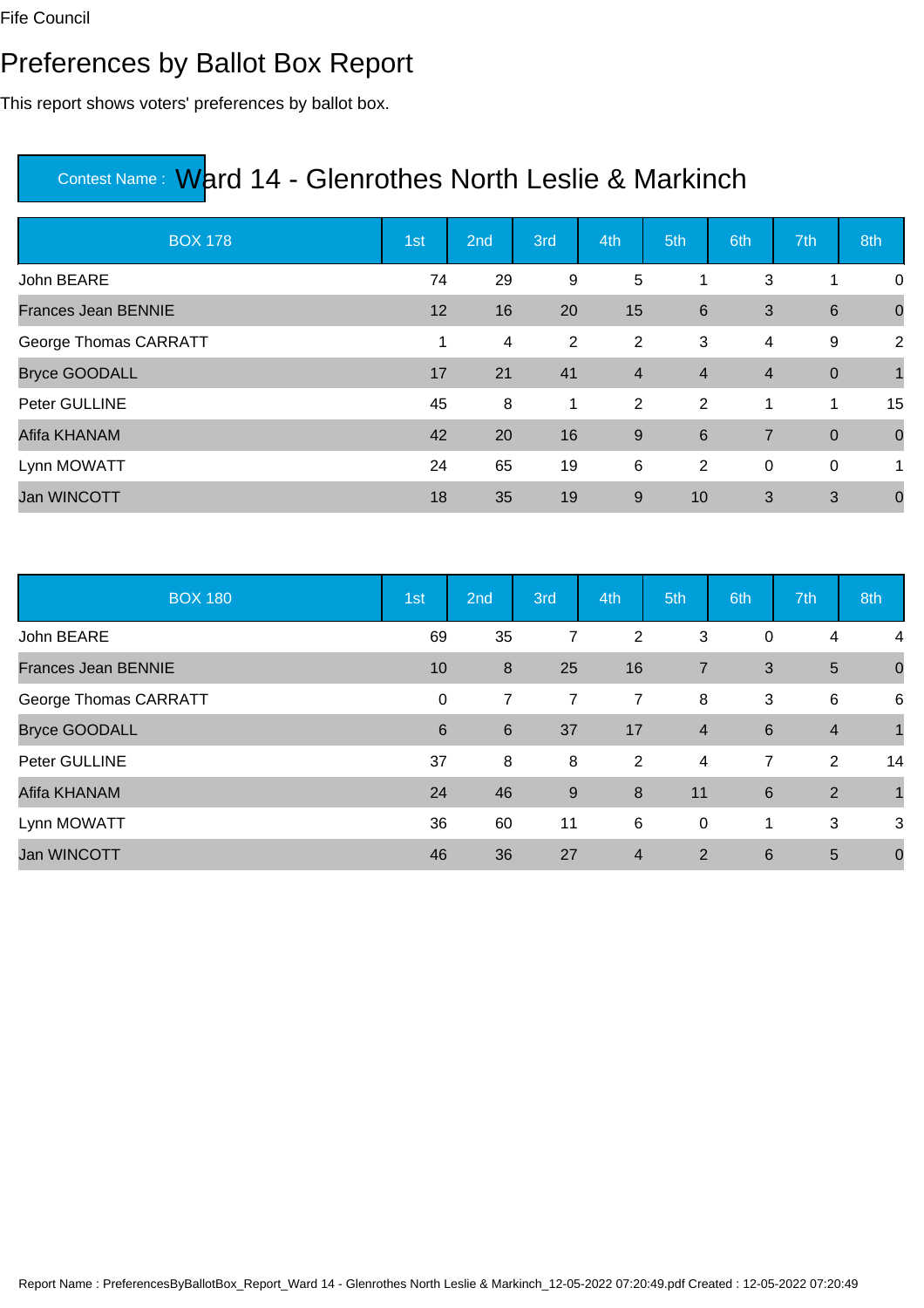### Preferences by Ballot Box Report

This report shows voters' preferences by ballot box.

| BOX 181, 179               | 1st | 2nd | 3rd | 4th              | 5th            | 6th            | 7th             | 8th            |
|----------------------------|-----|-----|-----|------------------|----------------|----------------|-----------------|----------------|
| John BEARE                 | 91  | 79  | 19  | 6                | 2              | 1              | 4               | 3              |
| <b>Frances Jean BENNIE</b> | 14  | 20  | 20  | 32               | 11             | $\overline{7}$ | $\overline{4}$  | $\overline{2}$ |
| George Thomas CARRATT      | 10  | 6   | 16  | 11               | 10             | 3              | 9               | 6              |
| <b>Bryce GOODALL</b>       | 16  | 13  | 60  | $\boldsymbol{8}$ | $\overline{7}$ | $\overline{7}$ | $\overline{4}$  | $\overline{2}$ |
| Peter GULLINE              | 44  | 15  | 13  | 4                | $\mathbf 1$    | 6              | 8               | 17             |
| Afifa KHANAM               | 31  | 69  | 33  | 16               | 14             | 6              | 2               | $\overline{4}$ |
| Lynn MOWATT                | 79  | 94  | 25  | 7                | $\overline{2}$ | 5              | 2               | 2              |
| <b>Jan WINCOTT</b>         | 80  | 44  | 39  | 15               | $\overline{7}$ | 8              | $6\phantom{1}6$ |                |

| <b>BOX 182</b>             | 1st            | 2nd             | 3rd            | 4th                     | 5th            | 6th             | 7th | 8th            |
|----------------------------|----------------|-----------------|----------------|-------------------------|----------------|-----------------|-----|----------------|
| John BEARE                 | 41             | 54              | $\overline{5}$ | 3                       | $\overline{2}$ | 2               | 3   | 2              |
| <b>Frances Jean BENNIE</b> | 9              | 19              | 24             | 29                      | 6              | 5               | 1   |                |
| George Thomas CARRATT      | 6              | 10              | 9              | 8                       | 5              | 4               | 5   | 2              |
| <b>Bryce GOODALL</b>       | $\overline{4}$ | $5\phantom{.0}$ | 48             | $\overline{7}$          | 6              | $6\phantom{1}6$ | 3   | 1              |
| Peter GULLINE              | 60             | 10              | 14             | $\overline{\mathbf{4}}$ | 1              | 1               | 5   | 10             |
| Afifa KHANAM               | 19             | 49              | 20             | 11                      | 10             | 3               | 1   |                |
| Lynn MOWATT                | 50             | 38              | 11             | 3                       | 1              | 2               | 3   | 4              |
| <b>Jan WINCOTT</b>         | 41             | 26              | 29             | 13                      | 5              | 6               | 2   | $\overline{2}$ |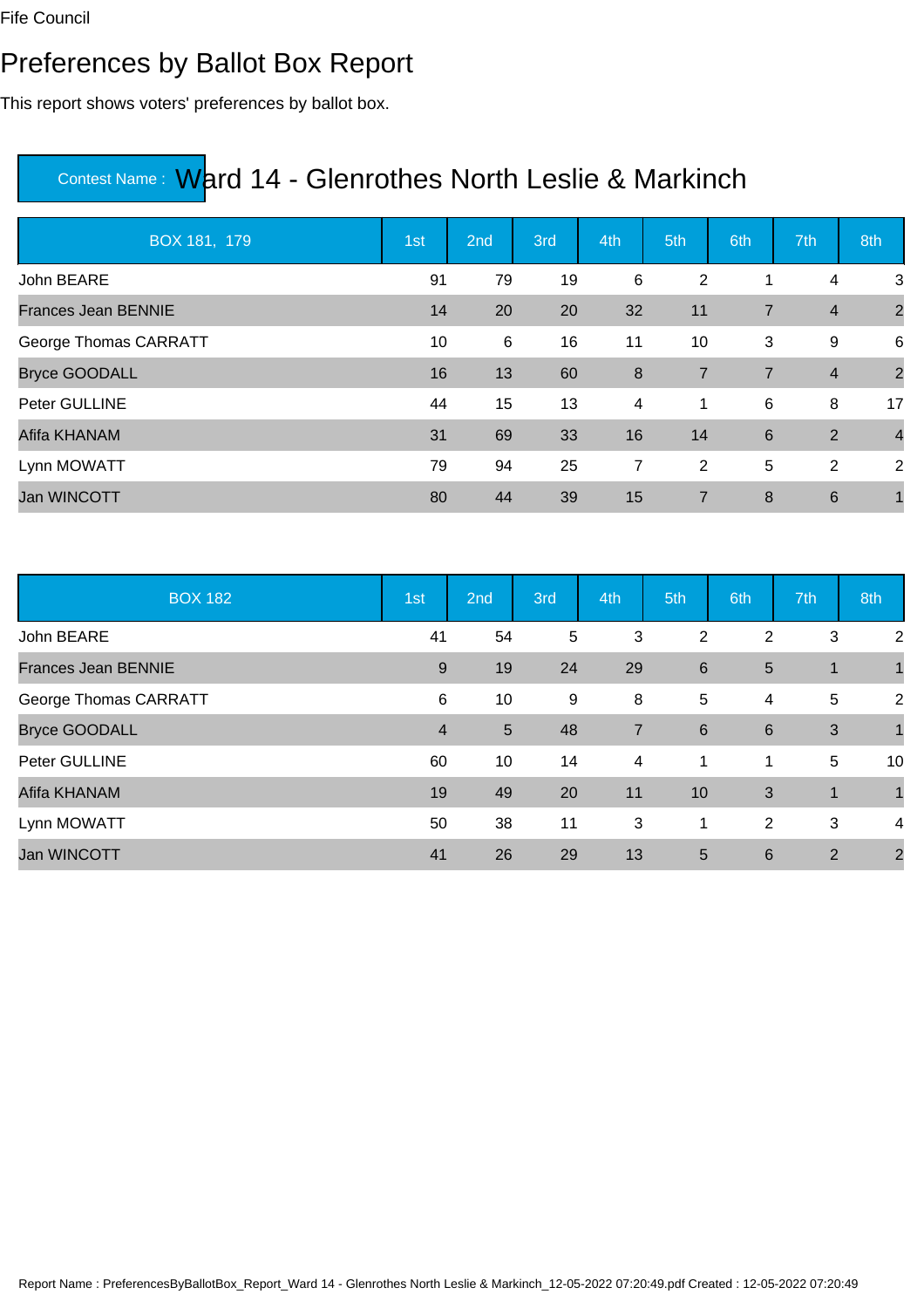### Preferences by Ballot Box Report

This report shows voters' preferences by ballot box.

| BOX 183, 184               | 1st | 2nd | 3rd | 4th | 5th            | 6th | 7th             | 8th            |
|----------------------------|-----|-----|-----|-----|----------------|-----|-----------------|----------------|
| John BEARE                 | 95  | 83  | 16  | 4   | 0              | 1   | 12              | 2              |
| <b>Frances Jean BENNIE</b> | 20  | 22  | 40  | 36  | 8              | 8   | $\overline{4}$  | $\overline{1}$ |
| George Thomas CARRATT      | 6   | 8   | 8   | 8   | 20             | 5   | 3               | 6              |
| <b>Bryce GOODALL</b>       | 16  | 17  | 61  | 14  | 8              | 13  | 2               | $\overline{1}$ |
| Peter GULLINE              | 87  | 9   | 25  | 7   | $\mathbf 1$    | 2   | 7               | 12             |
| Afifa KHANAM               | 51  | 70  | 22  | 21  | 15             | 6   | $\overline{0}$  | $\overline{1}$ |
| Lynn MOWATT                | 81  | 87  | 12  | 5   | $\overline{4}$ | 4   | 3               | 9              |
| <b>Jan WINCOTT</b>         | 53  | 64  | 45  | 16  | $6\phantom{1}$ | 6   | $6\phantom{1}6$ | $\mathbf 0$    |

| <b>BOX 185</b>             | 1st | 2nd             | 3rd | 4th                     | 5th            | 6th            | 7th         | 8th         |
|----------------------------|-----|-----------------|-----|-------------------------|----------------|----------------|-------------|-------------|
| John BEARE                 | 55  | 45              | 6   | 5                       | $\overline{2}$ |                | 2           | 2           |
| <b>Frances Jean BENNIE</b> | 17  | 22              | 14  | 12                      | 3              | 5              | $\mathbf 1$ |             |
| George Thomas CARRATT      | 3   | $\overline{2}$  | 8   | 1                       | 4              | 1              | 8           | 4           |
| <b>Bryce GOODALL</b>       | 5   | $6\phantom{1}6$ | 39  | $\overline{\mathbf{4}}$ | $\mathbf{1}$   | $\overline{7}$ | $\mathbf 0$ | $\mathbf 0$ |
| Peter GULLINE              | 42  | 14              | 4   | 3                       | 2              | $\mathbf 0$    | 3           | 8           |
| Afifa KHANAM               | 29  | 26              | 13  | 6                       | $5\phantom{1}$ | 3              | 1           | $\mathbf 0$ |
| Lynn MOWATT                | 51  | 48              | 6   | 2                       | 2              | $\mathbf 0$    | 2           | 2           |
| <b>Jan WINCOTT</b>         | 29  | 31              | 15  | 11                      | $5\phantom{1}$ | 2              | 1           | $\mathbf 0$ |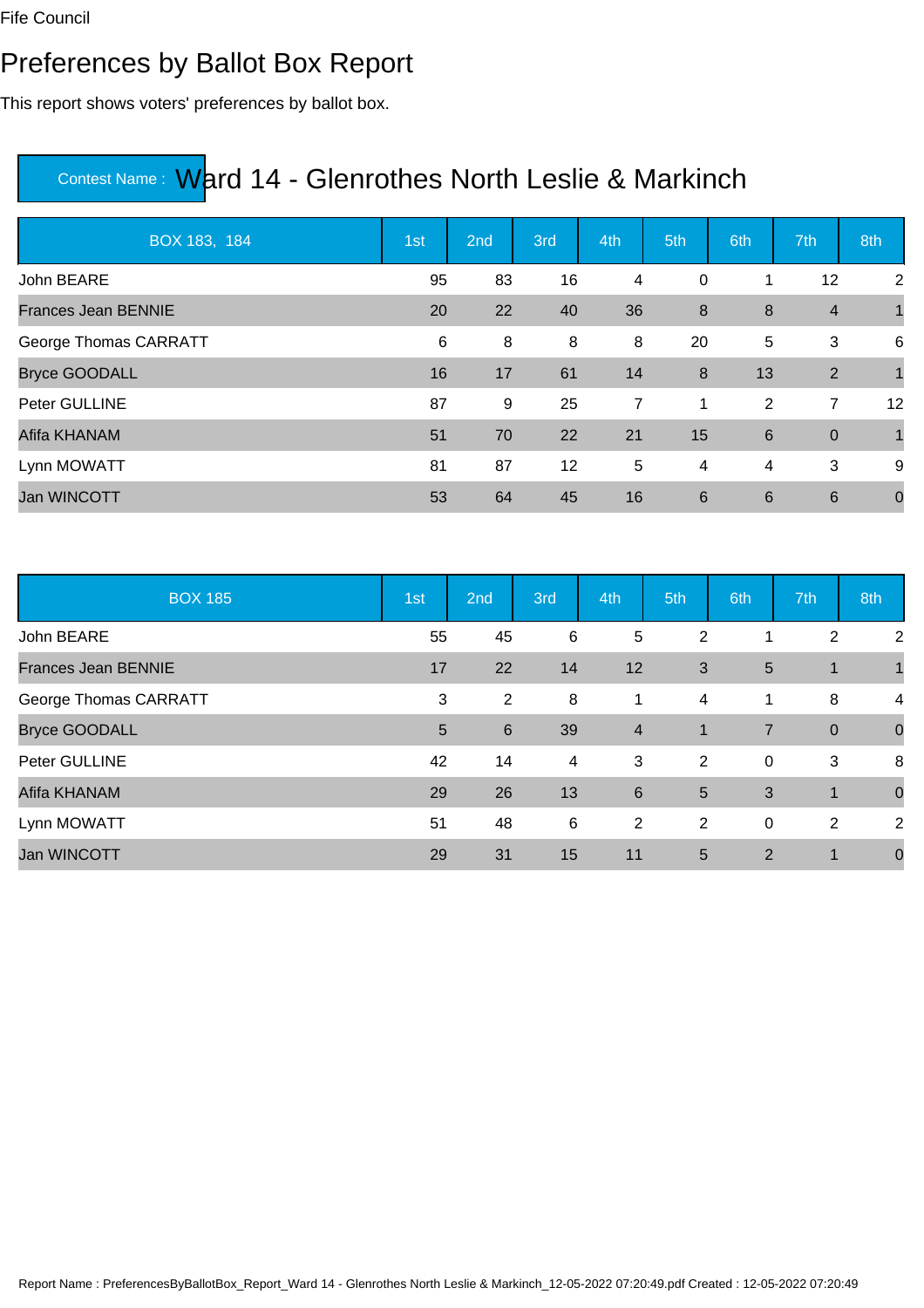#### Preferences by Ballot Box Report

This report shows voters' preferences by ballot box.

| <b>BOX 186</b>             | 1st | 2nd            | 3rd            | 4th            | 5th            | 6th            | 7th            | 8th            |
|----------------------------|-----|----------------|----------------|----------------|----------------|----------------|----------------|----------------|
| John BEARE                 | 79  | 39             | 4              | 5              |                | $\mathbf 0$    | $\pmb{0}$      | 5              |
| <b>Frances Jean BENNIE</b> | 6   | 12             | 16             | 20             | 10             | 8              | $\overline{4}$ | $\overline{1}$ |
| George Thomas CARRATT      | 6   | 3              | 8              | 10             | 6              | 1              | 9              | 9              |
| <b>Bryce GOODALL</b>       | 8   | 11             | 51             | $\overline{4}$ | 6              | $\overline{7}$ | $\mathbf 1$    | $\mathbf 0$    |
| Peter GULLINE              | 44  | $\overline{7}$ | $\overline{7}$ | $\overline{2}$ | $\overline{1}$ | $\overline{7}$ | 6              | 14             |
| Afifa KHANAM               | 9   | 40             | 12             | 9              | 15             | 5              | $\mathbf 1$    | $\overline{2}$ |
| Lynn MOWATT                | 41  | 61             | 14             | 2              | $\overline{2}$ | 1              | 6              | 0              |
| <b>Jan WINCOTT</b>         | 29  | 22             | 17             | 12             | $\overline{7}$ | 10             | $\overline{7}$ | $\overline{2}$ |

| <b>BOX 187</b>             | 1st            | 2nd | 3rd | 4th | 5th            | 6th            | 7th            | 8th            |
|----------------------------|----------------|-----|-----|-----|----------------|----------------|----------------|----------------|
| John BEARE                 | 117            | 39  | 8   | 6   | $\mathbf 0$    | 3              | 5              | 3              |
| <b>Frances Jean BENNIE</b> | 17             | 16  | 21  | 32  | 10             | 9              | $\overline{7}$ | $\mathbf 0$    |
| George Thomas CARRATT      | $\overline{7}$ | 8   | 17  | 11  | $\overline{7}$ | 9              | 5              | 8              |
| <b>Bryce GOODALL</b>       | $\overline{7}$ | 16  | 69  | 11  | 12             | $\overline{2}$ | $\overline{0}$ | $\overline{3}$ |
| Peter GULLINE              | 60             | 5   | 14  | 8   | 1              | 2              | $\overline{7}$ | 15             |
| Afifa KHANAM               | 58             | 43  | 27  | 18  | 6              | $\overline{7}$ | $\mathbf{3}$   | $\mathbf{1}$   |
| Lynn MOWATT                | 36             | 105 | 14  | 3   | 4              | 3              | 3              | 3              |
| <b>Jan WINCOTT</b>         | 26             | 65  | 37  | 18  | 12             | 5              | $\overline{4}$ | $\mathbf 0$    |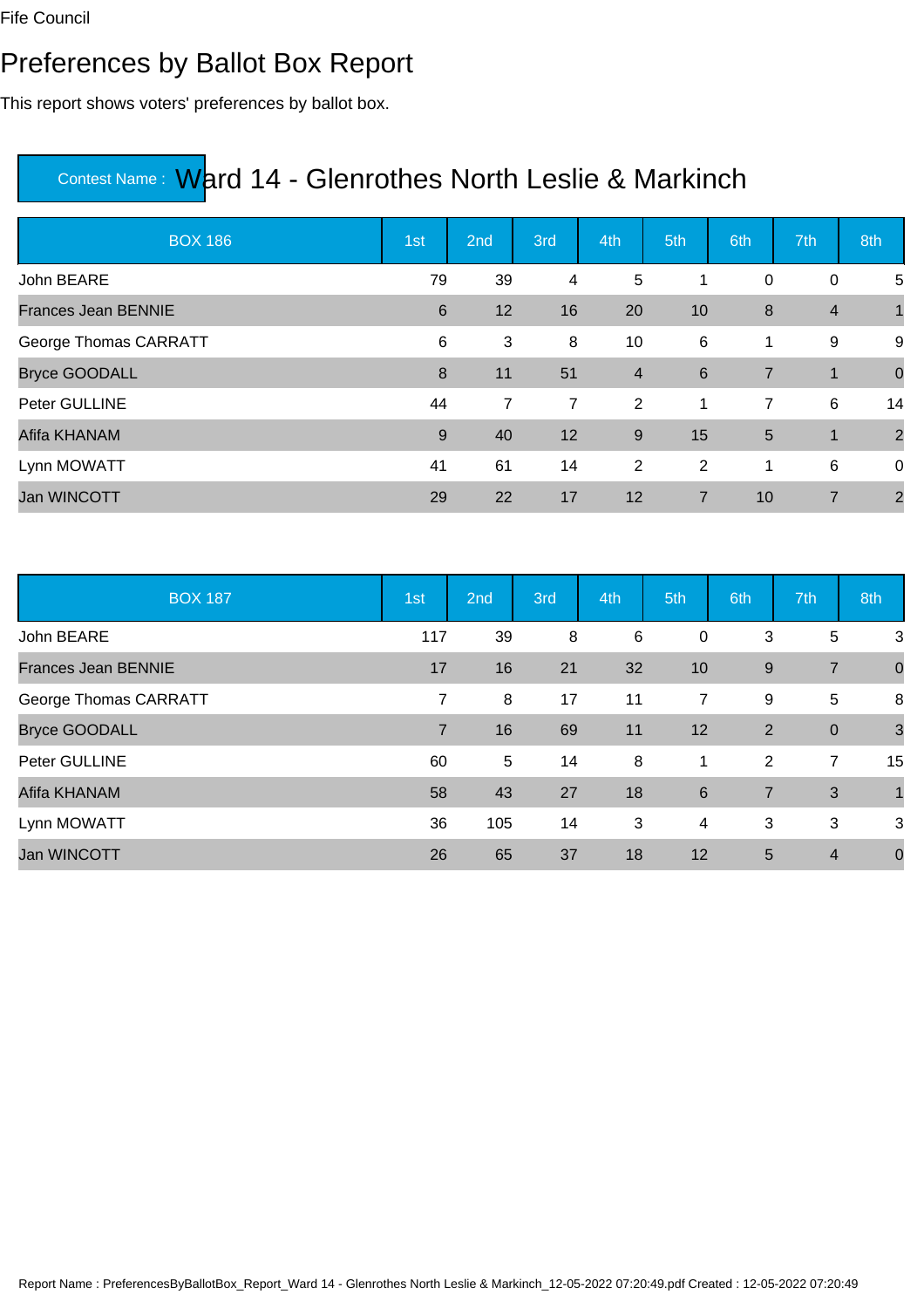### Preferences by Ballot Box Report

This report shows voters' preferences by ballot box.

| <b>BOX 188</b>             | 1st | 2nd | 3rd | 4th | 5th            | 6th            | 7th          | 8th             |
|----------------------------|-----|-----|-----|-----|----------------|----------------|--------------|-----------------|
| John BEARE                 | 129 | 39  | 16  | 3   |                | 2              | 7            | 6               |
| <b>Frances Jean BENNIE</b> | 18  | 17  | 36  | 20  | 15             | 11             | 3            | $\mathbf{1}$    |
| George Thomas CARRATT      | 4   | 7   | 7   | 10  | 15             | 10             | 11           | 10              |
| <b>Bryce GOODALL</b>       | 9   | 12  | 66  | 16  | $\overline{7}$ | 10             | 2            | $5\overline{5}$ |
| Peter GULLINE              | 35  | 9   | 12  | 7   | $\overline{2}$ | 4              | 11           | 25              |
| Afifa KHANAM               | 50  | 41  | 29  | 14  | 15             | 11             | $\mathbf{3}$ | $\mathbf 0$     |
| Lynn MOWATT                | 42  | 113 | 14  | 8   | 3              | $\overline{7}$ | 6            | 2               |
| <b>Jan WINCOTT</b>         | 36  | 57  | 21  | 21  | $9\,$          | $\overline{7}$ | 11           | $\mathbf{3}$    |

| <b>BOX 189</b>             | 1st            | 2nd | 3rd            | 4th | 5th            | 6th             | 7th            | 8th                     |
|----------------------------|----------------|-----|----------------|-----|----------------|-----------------|----------------|-------------------------|
| John BEARE                 | 79             | 60  | 18             | 3   | 2              | 2               | 3              | 4                       |
| <b>Frances Jean BENNIE</b> | 15             | 23  | 24             | 24  | 8              | $\overline{7}$  | 2              | $\mathbf 0$             |
| George Thomas CARRATT      | 6              | 9   | 9              | 11  | 9              | 2               | 8              | $\overline{2}$          |
| <b>Bryce GOODALL</b>       | $\overline{7}$ | 13  | 42             | 11  | $5\phantom{1}$ | $6\phantom{1}6$ | $\mathbf 1$    |                         |
| Peter GULLINE              | 60             | 14  | 19             | 5   | 1              | $\mathbf 1$     | 2              | 15                      |
| Afifa KHANAM               | 56             | 37  | 25             | 10  | 9              | $\overline{4}$  | $\overline{5}$ | $\mathbf 0$             |
| Lynn MOWATT                | 72             | 70  | $\overline{7}$ | 12  | 3              | 1               | 3              | 1                       |
| <b>Jan WINCOTT</b>         | 30             | 56  | 32             | 15  | 9              | 9               | 3              | $\overline{\mathbf{c}}$ |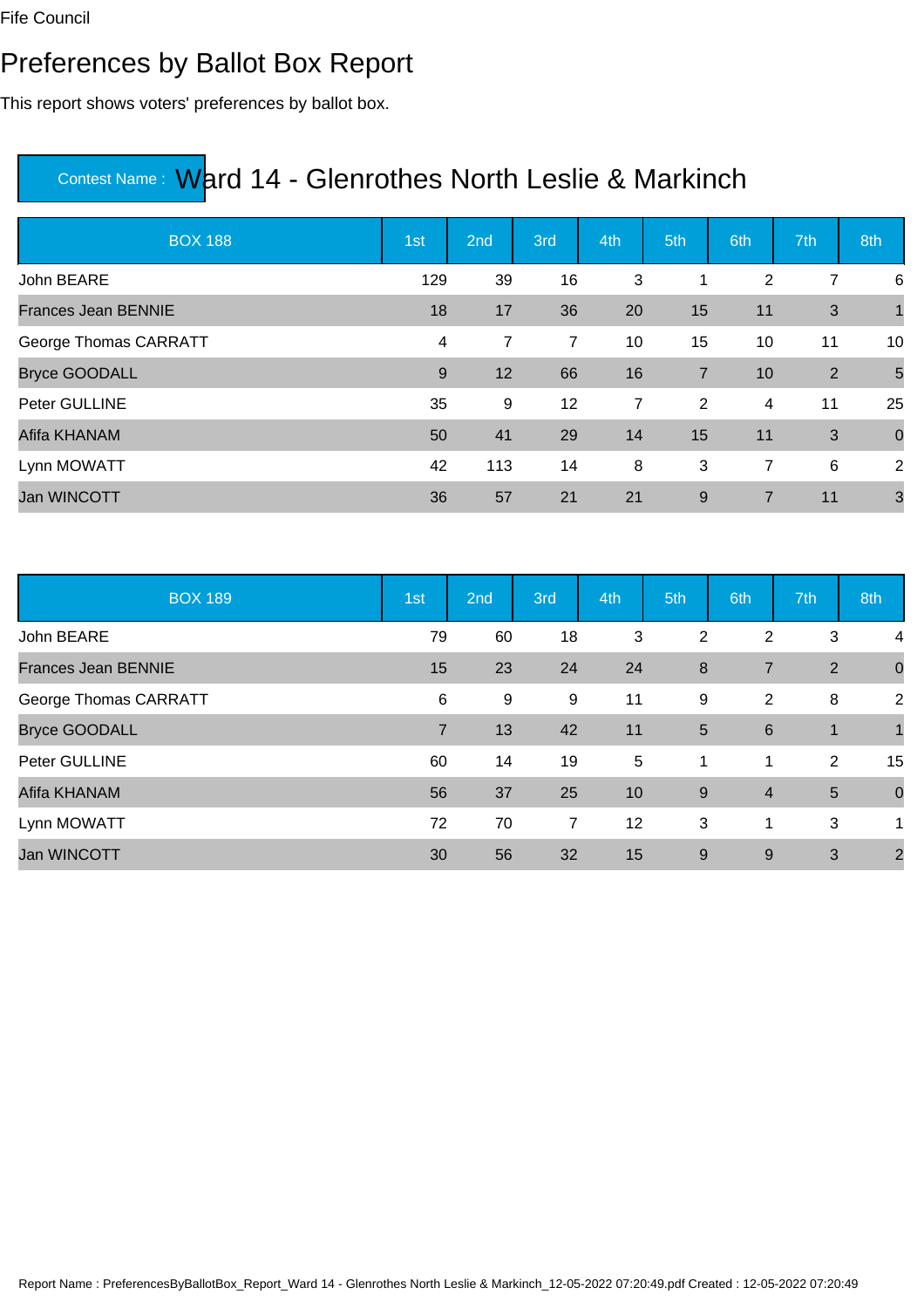### Preferences by Ballot Box Report

This report shows voters' preferences by ballot box.

| BOX 190, 175               | 1st         | 2nd            | 3rd | 4th | 5th            | 6th            | 7th            | 8th            |
|----------------------------|-------------|----------------|-----|-----|----------------|----------------|----------------|----------------|
| John BEARE                 | 98          | 29             | 2   | 4   | 4              | 1              | 2              | 0              |
| <b>Frances Jean BENNIE</b> | 11          | 19             | 30  | 24  | 8              | $\overline{7}$ | 2              | $\mathbf 0$    |
| George Thomas CARRATT      | $\mathbf 0$ | 7              | 3   | 6   | $\overline{4}$ | 4              | 9              | 5              |
| <b>Bryce GOODALL</b>       | 14          | 12             | 44  | 12  | 8              | 5              | $\mathbf 1$    | $\mathbf 0$    |
| Peter GULLINE              | 53          | $\overline{5}$ | 9   | 5   | $\mathbf 0$    | 3              | 5              | 12             |
| Afifa KHANAM               | 27          | 50             | 18  | 17  | 11             | $\overline{0}$ | 3              | $\overline{1}$ |
| Lynn MOWATT                | 26          | 78             | 18  | 3   | 2              | $\overline{2}$ | 2              | $\mathbf 1$    |
| Jan WINCOTT                | 39          | 32             | 23  | 15  | 6              | 8              | $\overline{0}$ | $\overline{4}$ |

| PV014 090                  | 1st | 2nd | 3rd | 4th | 5th            | 6th            | 7th             | 8th            |
|----------------------------|-----|-----|-----|-----|----------------|----------------|-----------------|----------------|
| John BEARE                 | 148 | 77  | 24  | 5   | 3              |                | 2               | 6              |
| <b>Frances Jean BENNIE</b> | 19  | 29  | 41  | 25  | 11             | 8              | $\overline{7}$  |                |
| George Thomas CARRATT      | 7   | 13  | 19  | 13  | 6              | 4              | 7               | 7              |
| <b>Bryce GOODALL</b>       | 14  | 12  | 75  | 14  | $\overline{4}$ | 8              | $6\overline{6}$ | $\overline{2}$ |
| Peter GULLINE              | 104 | 13  | 15  | 8   | 3              | 2              | 5               | 17             |
| Afifa KHANAM               | 47  | 81  | 36  | 15  | 13             | $\overline{7}$ | 2               | $\overline{1}$ |
| Lynn MOWATT                | 83  | 130 | 19  | 10  | 0              | $\mathbf 0$    | 7               | 2              |
| <b>Jan WINCOTT</b>         | 77  | 76  | 44  | 11  | 9              | 10             | 2               | $\overline{2}$ |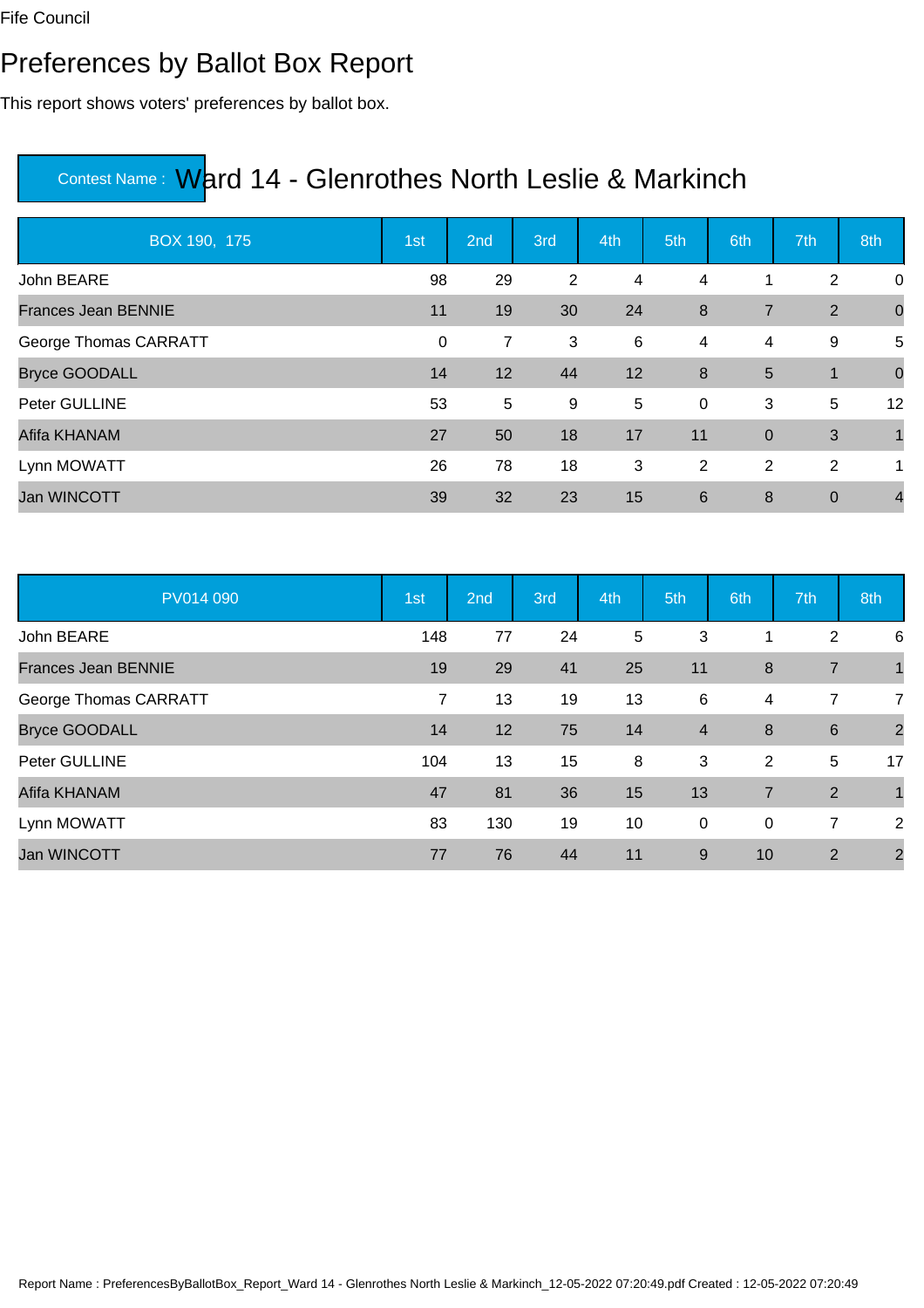### Preferences by Ballot Box Report

This report shows voters' preferences by ballot box.

| PV014 091                  | 1st | 2nd | 3rd | 4th | 5th            | 6th            | 7th            | 8th            |
|----------------------------|-----|-----|-----|-----|----------------|----------------|----------------|----------------|
| John BEARE                 | 104 | 89  | 14  | 5   | 3              | 2              | 11             | 5              |
| <b>Frances Jean BENNIE</b> | 23  | 23  | 39  | 22  | 16             | $\overline{7}$ | $\overline{4}$ | $\overline{0}$ |
| George Thomas CARRATT      | 10  | 15  | 19  | 13  | $\overline{7}$ | 9              | 9              | 9              |
| <b>Bryce GOODALL</b>       | 14  | 14  | 66  | 17  | 11             | 12             | $\overline{4}$ | $\mathbf{1}$   |
| Peter GULLINE              | 86  | 13  | 15  | 6   | 2              | 2              | 4              | 14             |
| Afifa KHANAM               | 40  | 82  | 31  | 22  | 9              | 5              | 2              | $\mathbf{3}$   |
| Lynn MOWATT                | 82  | 95  | 20  | 6   | 4              | 6              | 3              | 8              |
| <b>Jan WINCOTT</b>         | 88  | 63  | 38  | 20  | 8              | 2              | $\overline{4}$ | $\mathbf 0$    |

| PV014 092                  | 1st | 2nd             | 3rd | 4th | 5th | 6th            | 7th             | 8th            |
|----------------------------|-----|-----------------|-----|-----|-----|----------------|-----------------|----------------|
| John BEARE                 | 112 | 95              | 14  | 9   |     | 5              | 7               | 6              |
| <b>Frances Jean BENNIE</b> | 28  | 44              | 53  | 35  | 18  | 11             | $\overline{2}$  |                |
| George Thomas CARRATT      | 10  | 12 <sup>2</sup> | 16  | 17  | 13  | 11             | 8               | 12             |
| <b>Bryce GOODALL</b>       | 18  | 14              | 78  | 19  | 9   | 13             | $5\phantom{.0}$ | $\overline{4}$ |
| Peter GULLINE              | 97  | 17              | 25  | 10  | 5   | 5              | 11              | 15             |
| Afifa KHANAM               | 44  | 94              | 34  | 32  | 9   | $\overline{7}$ | 3               | $\overline{2}$ |
| Lynn MOWATT                | 92  | 106             | 20  | 11  | 4   | 3              | 7               | 6              |
| <b>Jan WINCOTT</b>         | 96  | 64              | 62  | 25  | 13  | 3              | 5               | 1              |